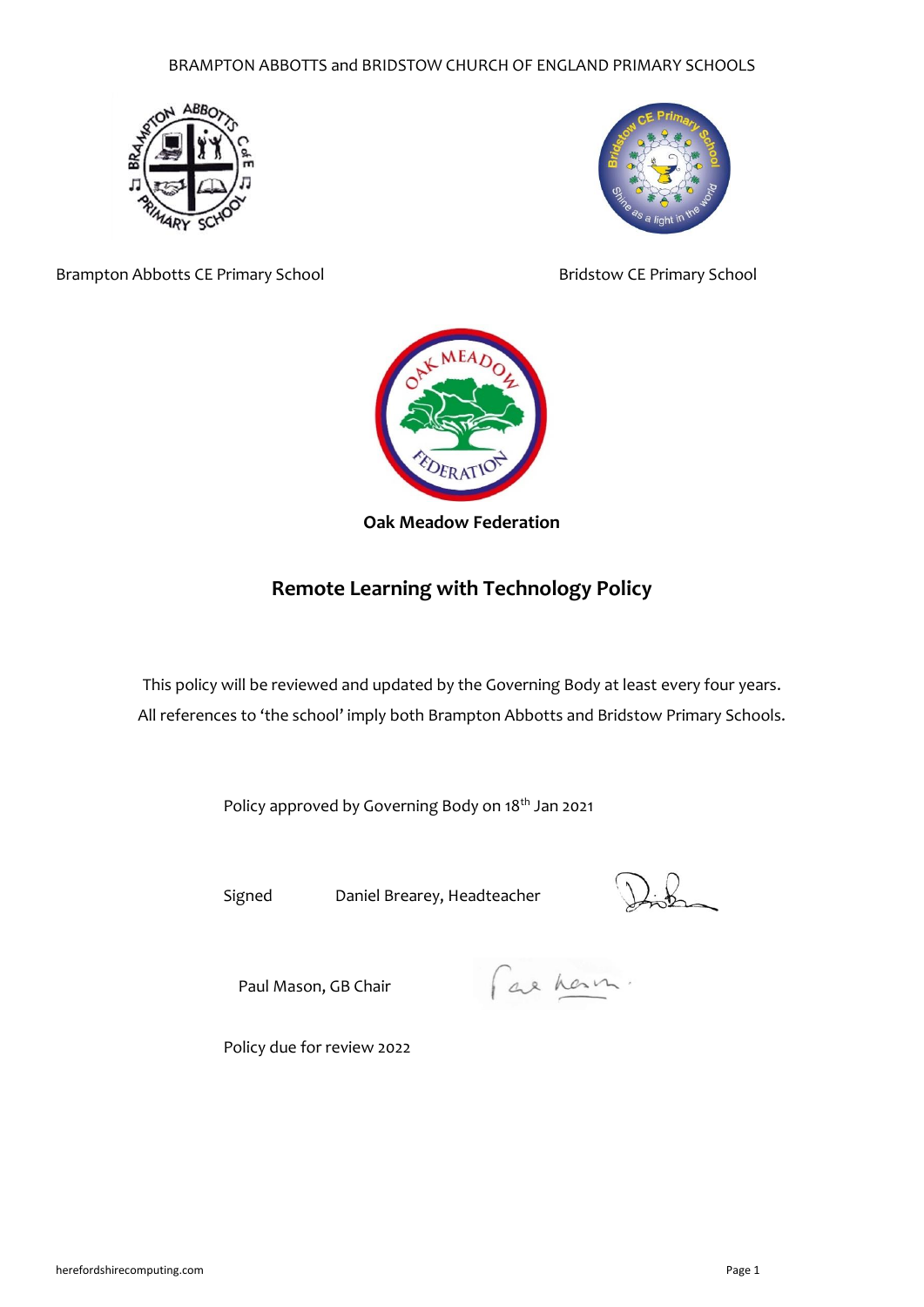## **1. INTRODUCTION**

This policy has been written based on [guidance from SWGfL](https://swgfl.org.uk/resources/safe-remote-learning/?fbclid=IwAR2y0c27EVybgoiEjCmTx8Cr3Oe5ATu-r_QTFMFc4P7iX9TI2I9aQBbSqF4) and it attempts to match the situation that is found in many Herefordshire primary schools. Mark Sanderson, Local Authority ICT consultant wrote the model from which this policy was taken. It is also a vehicle to communicate best practise and to recommend systems and processes.

This policy should be read alongside the following policies:

- Online Safety Policy
- Child Protection & Safeguarding Policy
- Data Protection Policy

## **2. POLICY AND RATIONALE**

2.1 Why use technology for home learning?

This policy template has been created as a direct response to the COVID 19 outbreak and while much of the content is of particular and urgent relevance there are gains to be had in more normal times from using technology with home learning. It is to be hoped that good practises and solutions developed and adopted during this most difficult time will continue to be used when we return more to normal ways of working with our children.

In so many areas of learning, technology has the potential to extend possibilities, motivate children and to extend the audience. These are no less true for home learning when learning is possible in the normal way, at other times (COVID-19) technology may well become the main vehicle for learning. This is particularly the case when children, either as a group or as individuals cannot be present in school.

2.2 Responsibilities, reviewing the vision and policy

- *This policy is reviewed every two years or more often if significant changes in technology or circumstance arise.*
- *This policy, and all revisions, is ratified by the governing body.*
- *This policy is formulated and monitored by the computing coordinator. The computing coordinator also leads on the two yearly review of the policy.*
- The policy is based around what we consider to be the best technical solutions at the time of writing

## **3. EDUCATION & RESOURCES**

- We use technology in a profitable way. We are clear that technology at home is not just a replacement for activities that might take place in school in more traditional ways: teachers plan for appropriate and value added activities drawing on what tech is good at.
- Appropriate training and support in home learning and technology is provided for staff.
- Timescales are usually longer for home based tasks and teachers' expectations are adjusted accordingly.
- "Marking" takes on a new meaning and different forms with digital. Marking standards and expectations are set with this in mind.
- Not all home learning is screen based in order to achieve a healthy balance.
- Support is provided for parents, where appropriate to help them understand how they can best support their children and how to adjust their own expectations.

## 3.1 Seesaw

Our main content management and workflow system throughout the school is Seesaw.

Seesaw is used routinely in the classroom during the school day when children are using technology to:

- Provide a means by which children can build up their own portfolio of work created on tablets, or more traditionally then photographed.
- Share this work with other children and with the teacher thereby increasing the audience and purpose for/of their work.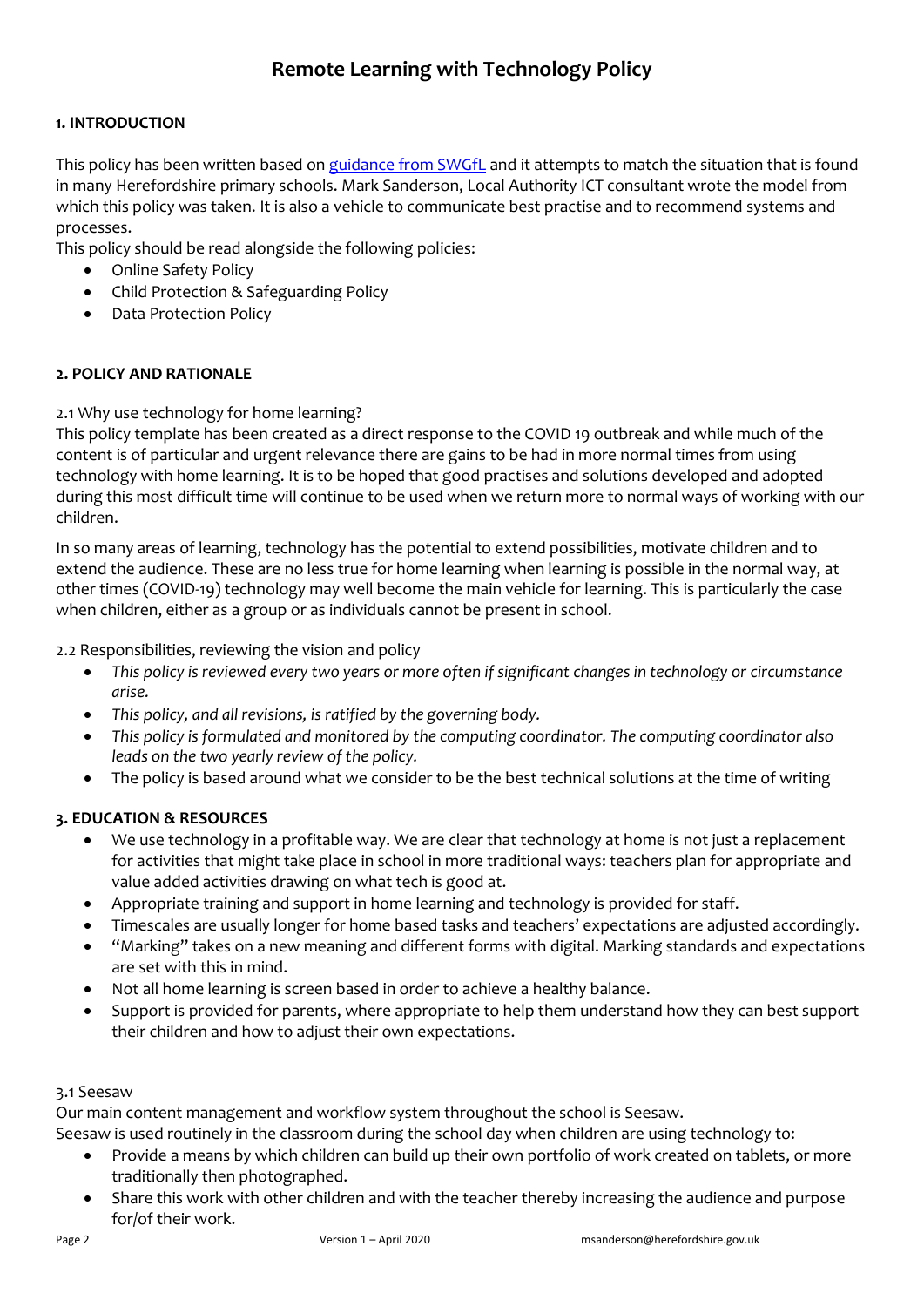## BRAMPTON ABBOTTS and BRIDSTOW CHURCH OF ENGLAND PRIMARY SCHOOLS

- Allow their work to be pier assessed via likes and comments from other children.
- Provide a practical vehicle for many aspects of online safety and digital literacy / responsibility.
- Enable teachers to get digital worksheets / resources / activities easily to children.
- Allow children to explain their thinking (drawing tool)
- Provide audio support / feedback / dialogue for children with additional needs.
- *Share children's work with their parents.*
- *Provide a vehicle for communication with parents.*
- *Share best work with the whole world via our class blog.*
- *Communicate with children in other schools on specific projects.*
- In addition to all of that, **as a home learning tool** we use Seesaw to:
	- o Provide an essential communication tool.
	- o Allow teachers to create (or adapt others') "activities" for children to complete and return in in efficient manner
	- o Provide a versatile "homework" tool allowing meaningful tasks to be carried out at home.
	- o *"Flip" the classroom by allowing preparation for learning to be undertaken first at home (eg background ready, responding, gathering photographs, internet resources, responses from family members) and sending them digitally into school.*
	- o *Allow children a communication tool between each other within the class. OR*
	- o *Allow each child to interact, exchanging work and comments, only with the teacher*

## 3.2 Zoom – Video conferencing

We have chosen to use Zoom for live teaching and for controlled and supervised interaction between children because it offers a hassle free, easily setup and managed environment.

Teachers make their own decisions about how best to use it with their own classes but broadly it is used:

- *To collaborate with groups of pupils in other parts of the world.*
- *To provide teachers with a tool to teach individuals (with appropriate safeguards – see below) small groups directly*
- *To provide a platform where children can exchange and share ideas live*
- *To enhance wellbeing and mindfulness for children who will not otherwise see their friends.*
- *As a tool for staff meetings, parents meetings, governor meetings*

## 3.3 Content

Content is drawn from the content providers we use normally in school. This is not an exhaustive list. These are:

- *Twinkl – the school pays an annual subscription*
- *123 maths*
- *Oak National Academy – created in response to the first Covid-19 lockdown*
- *BBC Bitesize*

*Additionally teachers create content in Seesaw and use readymade "activities" from in school.* 

## **4. INVOLVING PARENTS**

- In line with the terms and conditions of online platforms we obtain parental consent for all online tools we use in school. This has already been done as part of our normal consent requests at the start of each academic year.
- *We ask parents to take an active role in the oversight of their children's learning at home.*
- *We help to facilitate this by encouraging them to use the Seesaw Family app to keep informed of work posted by their child.*
- *We use Seesaw to maintain online conversations with parents.*
- *Where video conferencing takes place we ask parents to oversee this.*
- If children wish to take part in their own conferences it is essential that this is done by the parent from an account they have created. It is even more important that these are overseen by parents.
- We initiate conversations with parents on the subject of access to technology at home to try to ensure equity of provision (see below).

## **5. ONLINE SAFETY & SAFEGUARDING**

• All online activity is undertaken in school within the parameters of our Online Safety policy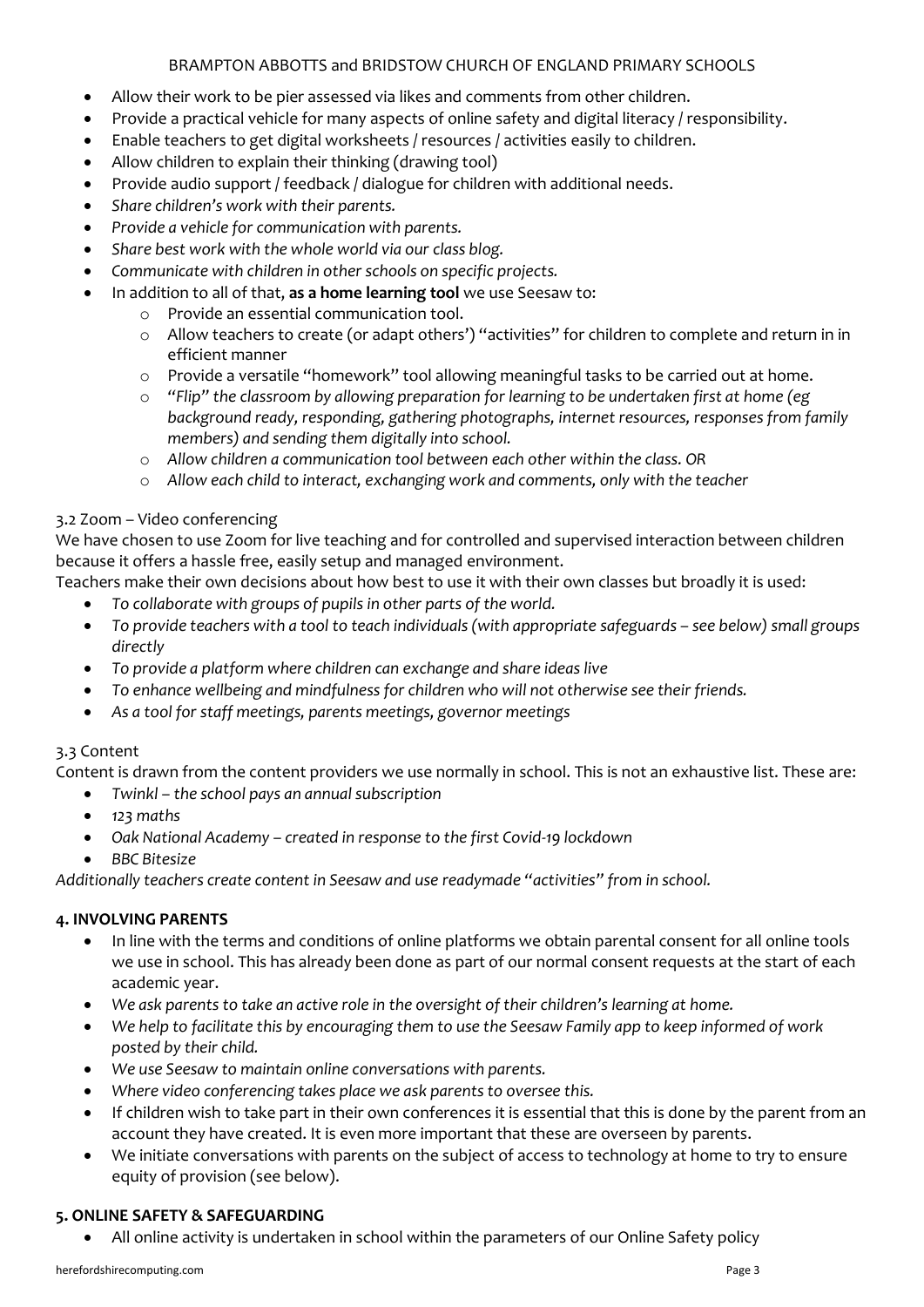- Similarly Safeguarding is an important consideration in all we do, this extends to home learning.
- Teachers use only official school email accounts and are encouraged only to use school equipment.
- We recognise that home learning may bring with it extra opportunities to be vigilant about safeguarding. For example, video conferencing can provide an insight into home situations. Safeguarding concerns are reported according to our policy.
- Children are encouraged to report any concerns they may have to a member of staff.
- Teachers regularly discuss with children the importance of keeping passwords secure and secret, we recognise that this is especially important beyond the protection of the classroom.
- Children are reminded about taking breaks from screens and the dangers of overuse.
- Equally, teachers are encouraged to set their own parameters around when they are available online. It is made clear to parents that they will not always be so.
- Children are reminded about camera, microphone and device security and about privacy controls on devices.
	- o [NCSC Guidance on security of cameras](https://www.ncsc.gov.uk/guidance/smart-security-cameras-using-them-safely-in-your-home)
	- o [NCSC Securing devices](https://www.ncsc.gov.uk/guidance/securing-your-devices)
- Teachers remind children of the rules that apply when taking part in a video call and about etiquette. These are revised at the start of every session:
	- o *Children must be appropriately dressed and in an appropriate room*
	- o *Everyone needs to wait their turn to speak (perhaps put hands up, teachers should consider muting pupil's devices)*
	- o *Consider what is in the background*
	- o *Be aware of open mics and cameras*
	- o *"classroom standard" behaviour is expected*
- All use of technology affords opportunities for online safety discussions; this is no less true of technology at home.
- Unsupervised one to one tuition is not permitted in order to protect both the child and the adult.
- Acceptable use policy guidelines (see our Online Safety Policy) apply equally with remote learning
- *Teachers may record video sessions and make these available to children after checking (it can be a valuable support tool for some children to be able to watch explanations repeatedly). Where this takes place it is made clear from the outset that this is happening.*
- *Expectations are made clear to children about not sharing such recordings further, and that they will be kept only for as long as is necessary.*
- *Children are not permitted to record live video sessions.*
- *Teachers keep a record of when recordings were made and who participated in them.*

## **6 USER ACCOUNTS AND PERSONAL DATA**

- *We use Seesaw at home via Seesaw's "home learning codes" in this way children need only a numeric or QR code to sign in and can see only their own work.*
- *Teachers manage permissions within Seesaw as they feel is most appropriate for the children in their class, especially taking into account age appropriateness. These decisions especially relate to:*
	- o *Whether or not children can see each other's work*
	- o *Comments and likes*
	- o *The extent to which work comments is moderated by the teacher before it is accepted.*
- *Please see also the comments relating to recorded data in the Online Safety section above.*

## **7 PARITY OF PROVISION**

- *We are clear that inequality of home provision of technology is not used as a reason for the majority not to use it.*
- *Where possible, alternative means of completing tasks are made available to children so that tech is not essential. However, where feasible school technology is loaned out to all families in need to ensure this hurdle can be overcome.*
- *Teachers engage parents in conversations about what is possible with tech at home.*
- *We have a named point of contact in school for children / parents to approach over technical provision at home.*